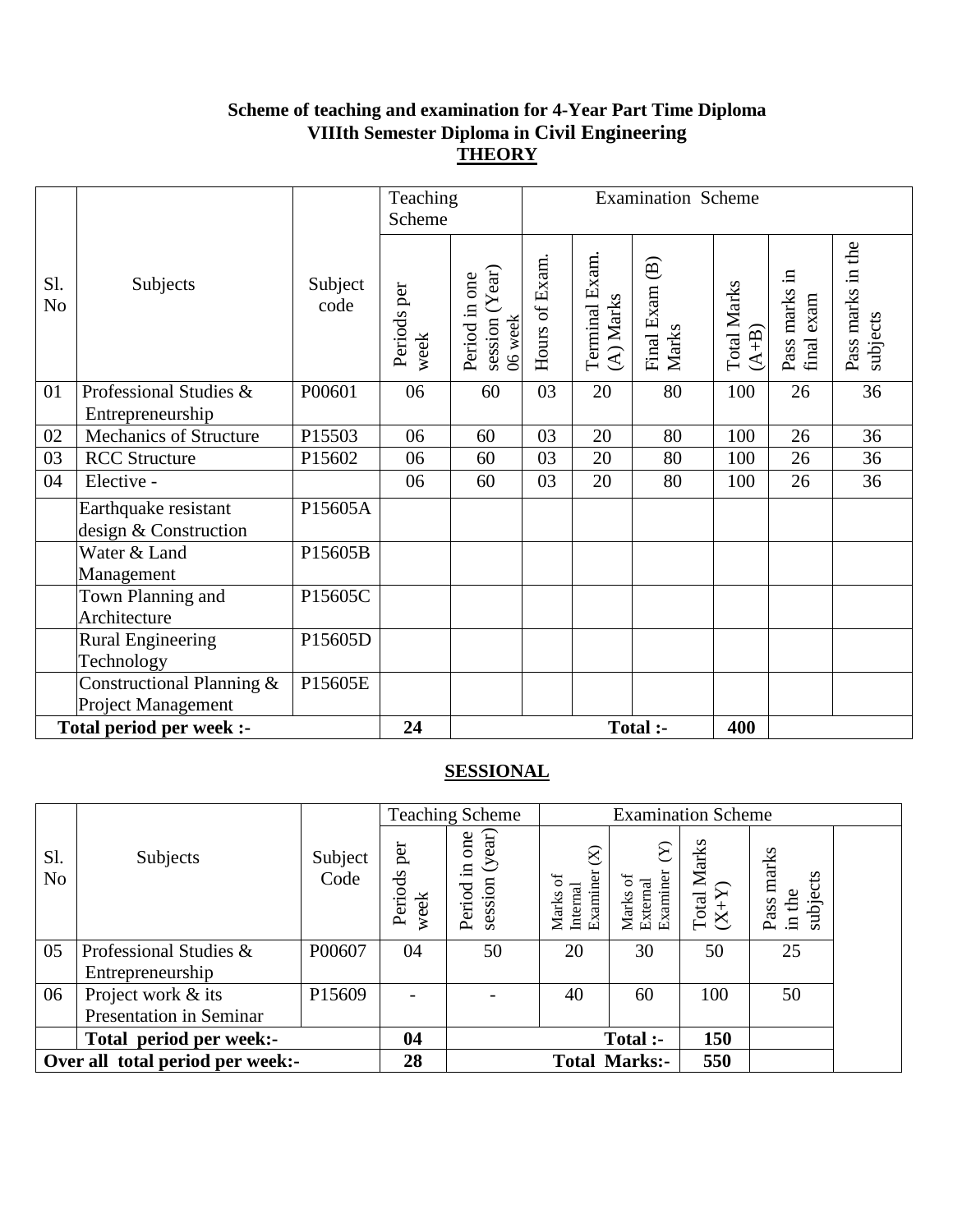### **Scheme of teaching and examination for 4-Year Part Time Diploma VIIIth Semester Diploma in Electrical Engineering THEORY**

|                       |                                                  |                 | <b>Examination Scheme</b><br>Teaching<br>Scheme |                                                |                |                             |                         |                               |                             |                               |
|-----------------------|--------------------------------------------------|-----------------|-------------------------------------------------|------------------------------------------------|----------------|-----------------------------|-------------------------|-------------------------------|-----------------------------|-------------------------------|
| Sl.<br>N <sub>o</sub> | Subjects                                         | Subject<br>code | Periods per<br>week                             | Year<br>one<br>Period in<br>06 week<br>session | Hours of Exam. | Terminal Exam.<br>(A) Marks | Final Exam (B)<br>Marks | <b>Total Marks</b><br>$(A+B)$ | Pass marks in<br>final exam | Pass marks in the<br>subjects |
| 01                    | Professional Studies &<br>Entrepreneurship       | P00601          | 06                                              | 60                                             | 03             | 20                          | 80                      | 100                           | 26                          | 36                            |
| 02                    | Installation<br>Commissioning $&$<br>Maintenance | P20501          | 06                                              | 60                                             | 03             | 20                          | 80                      | 100                           | 26                          | 36                            |
| 03                    | Power System - II                                | P20602          | 06                                              | 60                                             | 03             | 20                          | 80                      | 100                           | 26                          | 36                            |
| 04                    | Elective -                                       |                 | 06                                              | 60                                             | 03             | 20                          | 80                      | 100                           | 26                          | 36                            |
|                       | <b>CADD</b>                                      | P20605A         |                                                 |                                                |                |                             |                         |                               |                             |                               |
|                       | <b>Electrical Machine</b><br>Design              | P20605B         |                                                 |                                                |                |                             |                         |                               |                             |                               |
|                       | Network Theory                                   | P20605C         |                                                 |                                                |                |                             |                         |                               |                             |                               |
|                       | Data Base Management<br>System                   | P20605D         |                                                 |                                                |                |                             |                         |                               |                             |                               |
|                       | Total period per week :-                         |                 | 24                                              |                                                |                |                             | Total :-                | 400                           |                             |                               |

|                                  |                         |                 |                          | <b>Teaching Scheme</b>                      | <b>Examination Scheme</b>                       |                                                 |                                         |                                  |  |  |
|----------------------------------|-------------------------|-----------------|--------------------------|---------------------------------------------|-------------------------------------------------|-------------------------------------------------|-----------------------------------------|----------------------------------|--|--|
| S1.<br>N <sub>o</sub>            | Subjects                | Subject<br>Code | per<br>Periods<br>week   | (year)<br>one<br>$\Xi$<br>session<br>Period | $\otimes$<br>Examiner<br>ď<br>Internal<br>Marks | $\sum$<br>Examiner<br>ō<br>Marks of<br>External | Marks<br>$\frac{\text{Total N}}{(X+Y)}$ | Pass marks<br>subjects<br>in the |  |  |
| 05                               | Professional Studies &  | P00607          | 04                       | 50                                          | 20                                              | 30                                              | 50                                      | 25                               |  |  |
|                                  | Entrepreneurship        |                 |                          |                                             |                                                 |                                                 |                                         |                                  |  |  |
| 06                               | Project work & its      | P20609          | $\overline{\phantom{0}}$ |                                             | 40                                              | 60                                              | 100                                     | 50                               |  |  |
|                                  | Presentation in Seminar |                 |                          |                                             |                                                 |                                                 |                                         |                                  |  |  |
|                                  | Total period per week:- |                 | 04                       |                                             |                                                 | <b>Total :-</b>                                 | 150                                     |                                  |  |  |
| Over all total period per week:- |                         |                 | 28                       |                                             |                                                 | <b>Total Marks:-</b>                            | 550                                     |                                  |  |  |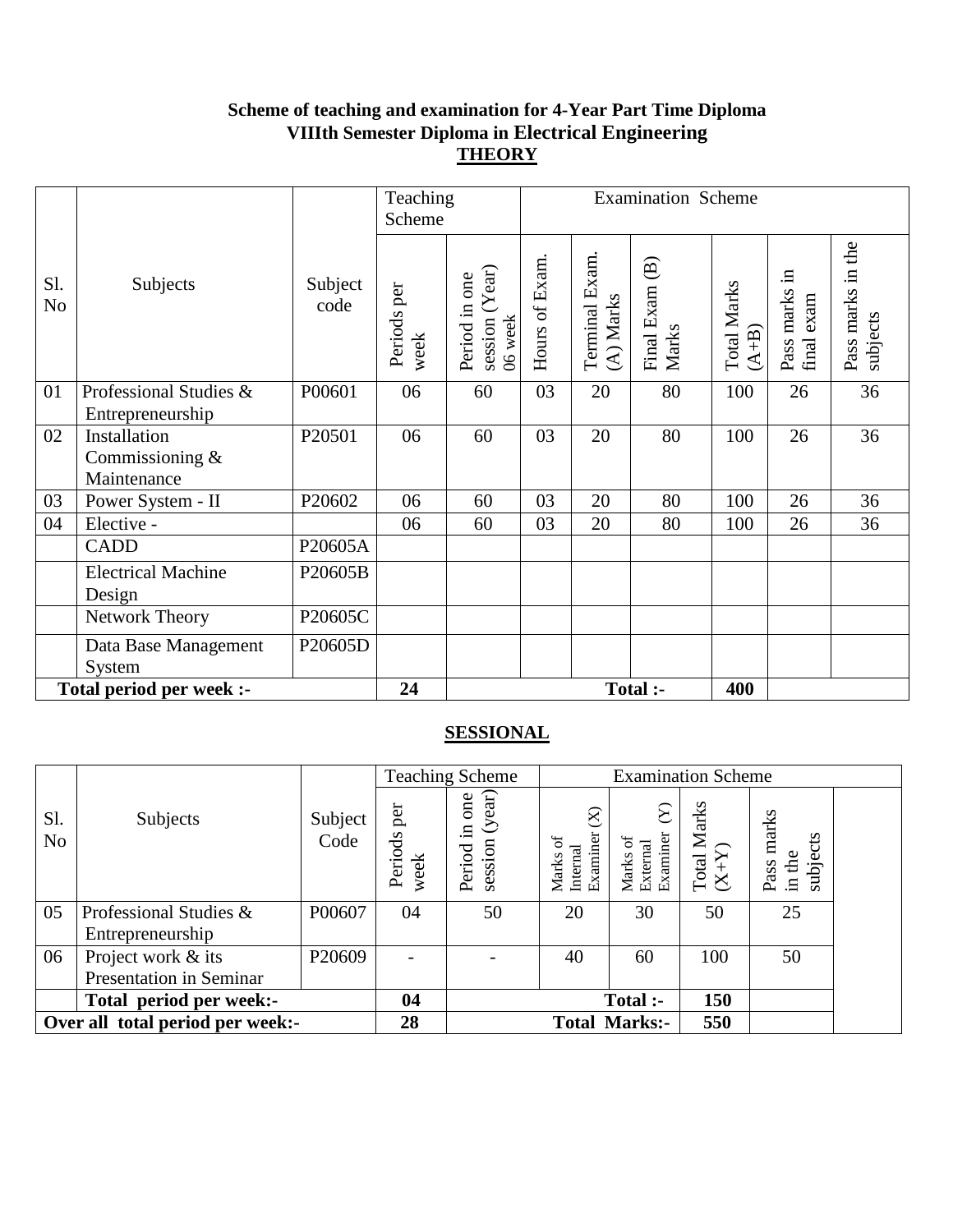# **Scheme of teaching and examination for 4-Year Part Time Diploma VIIIth Semester Diploma in Mechanical Engineering THEORY**

|                          |                                            |                 | Teaching<br>Scheme  |                                            |               |                             | <b>Examination Scheme</b>                     |                             |                             |                               |  |  |
|--------------------------|--------------------------------------------|-----------------|---------------------|--------------------------------------------|---------------|-----------------------------|-----------------------------------------------|-----------------------------|-----------------------------|-------------------------------|--|--|
| Sl.<br>N <sub>o</sub>    | Subjects                                   | Subject<br>code | Periods per<br>week | session (Year)<br>Period in one<br>06 week | Hours of Exam | Terminal Exam.<br>(A) Marks | $\widehat{\mathbf{B}}$<br>Final Exam<br>Marks | <b>Total Marks</b><br>$A+B$ | Pass marks in<br>final exam | Pass marks in the<br>subjects |  |  |
| 01                       | Professional Studies &<br>Entrepreneurship | P00601          | 06                  | 60                                         | 03            | 20                          | 80                                            | 100                         | 26                          | 36                            |  |  |
| 02                       | Manufacturing<br>Technology -II            | P25602          | 06                  | 60                                         | 03            | 20                          | 80                                            | 100                         | 26                          | 36                            |  |  |
| 03                       | <b>Industrial Management</b>               | P25603          | 04                  | 50                                         | 03            | 20                          | 80                                            | 100                         | 26                          | 36                            |  |  |
| 04                       | Elective -                                 |                 | 06                  | 60                                         | 03            | 20                          | 80                                            | 100                         | 26                          | 36                            |  |  |
|                          | Non-Conventional Energy<br>Sources         | P25605A         |                     |                                            |               |                             |                                               |                             |                             |                               |  |  |
|                          | Refrigeration and Air-<br>Conditioning     | P25605B         |                     |                                            |               |                             |                                               |                             |                             |                               |  |  |
|                          | CAD/CAM                                    | P25605C         |                     |                                            |               |                             |                                               |                             |                             |                               |  |  |
|                          | <b>Auto CADD</b>                           | P25605D         |                     |                                            |               |                             |                                               |                             |                             |                               |  |  |
| Total period per week :- |                                            | 22              |                     |                                            |               | Total :-                    | 400                                           |                             |                             |                               |  |  |

|                                  |                         |                 |                        | <b>Teaching Scheme</b>                      | <b>Examination Scheme</b>                              |                                            |                                         |                                  |  |
|----------------------------------|-------------------------|-----------------|------------------------|---------------------------------------------|--------------------------------------------------------|--------------------------------------------|-----------------------------------------|----------------------------------|--|
| Sl.<br>N <sub>o</sub>            | Subjects                | Subject<br>Code | per<br>Periods<br>week | (year)<br>one<br>$\Xi$<br>session<br>Period | $\otimes$<br>Examiner<br>$\sigma$<br>Internal<br>Marks | ম<br>Examiner<br>đ<br>Marks of<br>External | Marks<br>$\frac{\text{Total N}}{(X+Y)}$ | Pass marks<br>subjects<br>in the |  |
| 05                               | Professional Studies &  | P00607          | 04                     | 50                                          | 20                                                     | 30                                         | 50                                      | 25                               |  |
|                                  | Entrepreneurship        |                 |                        |                                             |                                                        |                                            |                                         |                                  |  |
| 06                               | Project work & its      | P25609          |                        |                                             | 40                                                     | 60                                         | 100                                     | 50                               |  |
|                                  | Presentation in Seminar |                 |                        |                                             |                                                        |                                            |                                         |                                  |  |
|                                  | Total period per week:- |                 | 04                     |                                             |                                                        | <b>Total :-</b>                            | 150                                     |                                  |  |
| Over all total period per week:- |                         |                 | 26                     |                                             | 550<br><b>Total Marks:-</b>                            |                                            |                                         |                                  |  |